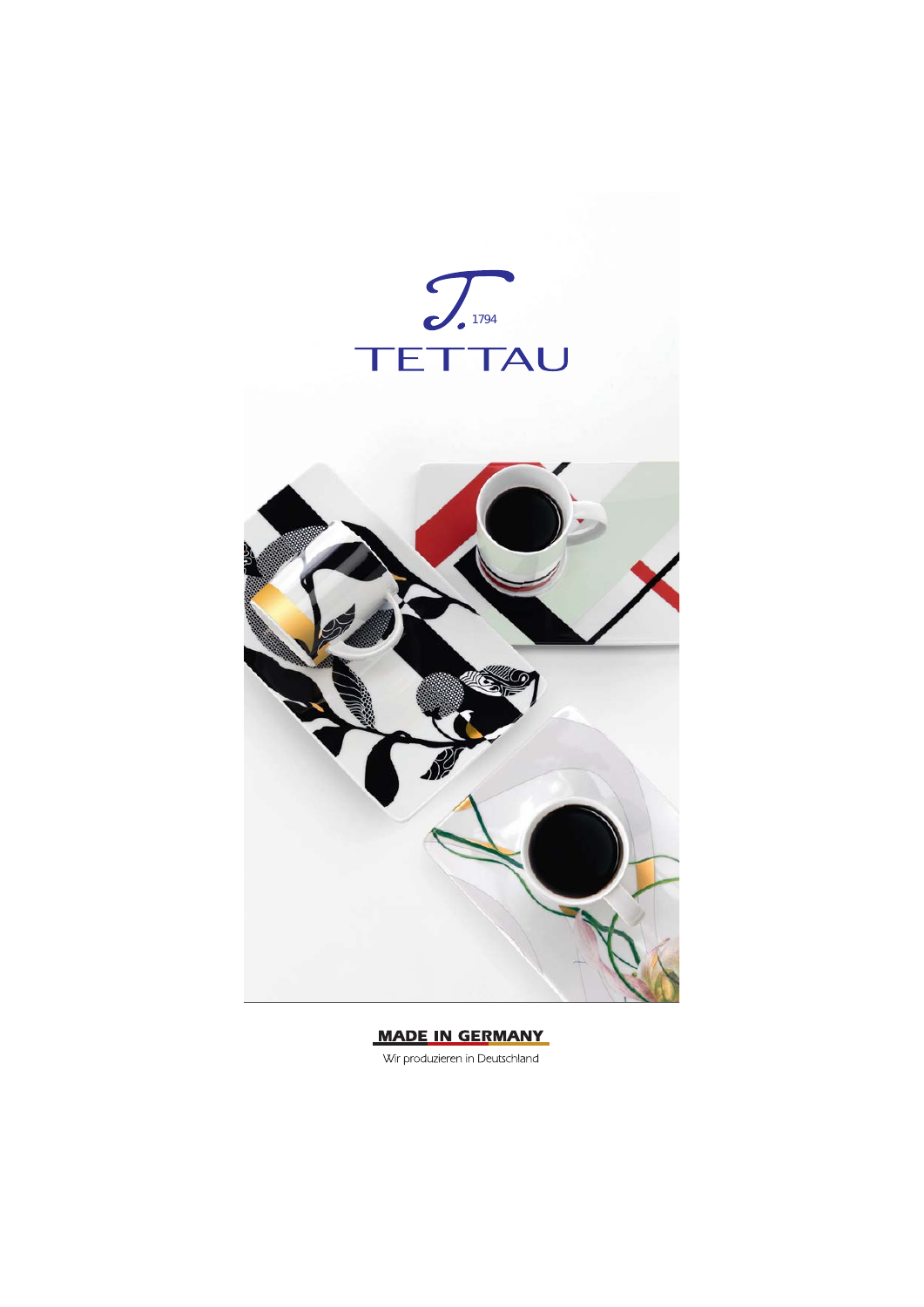# $\sum_{1794}$

#### DIE GROßE VERGANGENHEIT WIRKT BIS HEUTE

*The illustrious past is still alive and well today*

Porzellan von KÖNIGLICH PR. TETTAU gilt seit jeher zum feinsten und hochwertigsten Porzellan – weltweit. Bis heute gehören u.a. verschiedene Königshäuser zu den Kunden dieser exklusiven Porzellanfabrik.

*KÖNIGLICH PR. TETTAU porcelain has always been some of the finest, most high-quality porcelain – worldwide.* 

ç,

*Still today, a number of royal houses remain enduring customers of this exclusive porcelain factory.*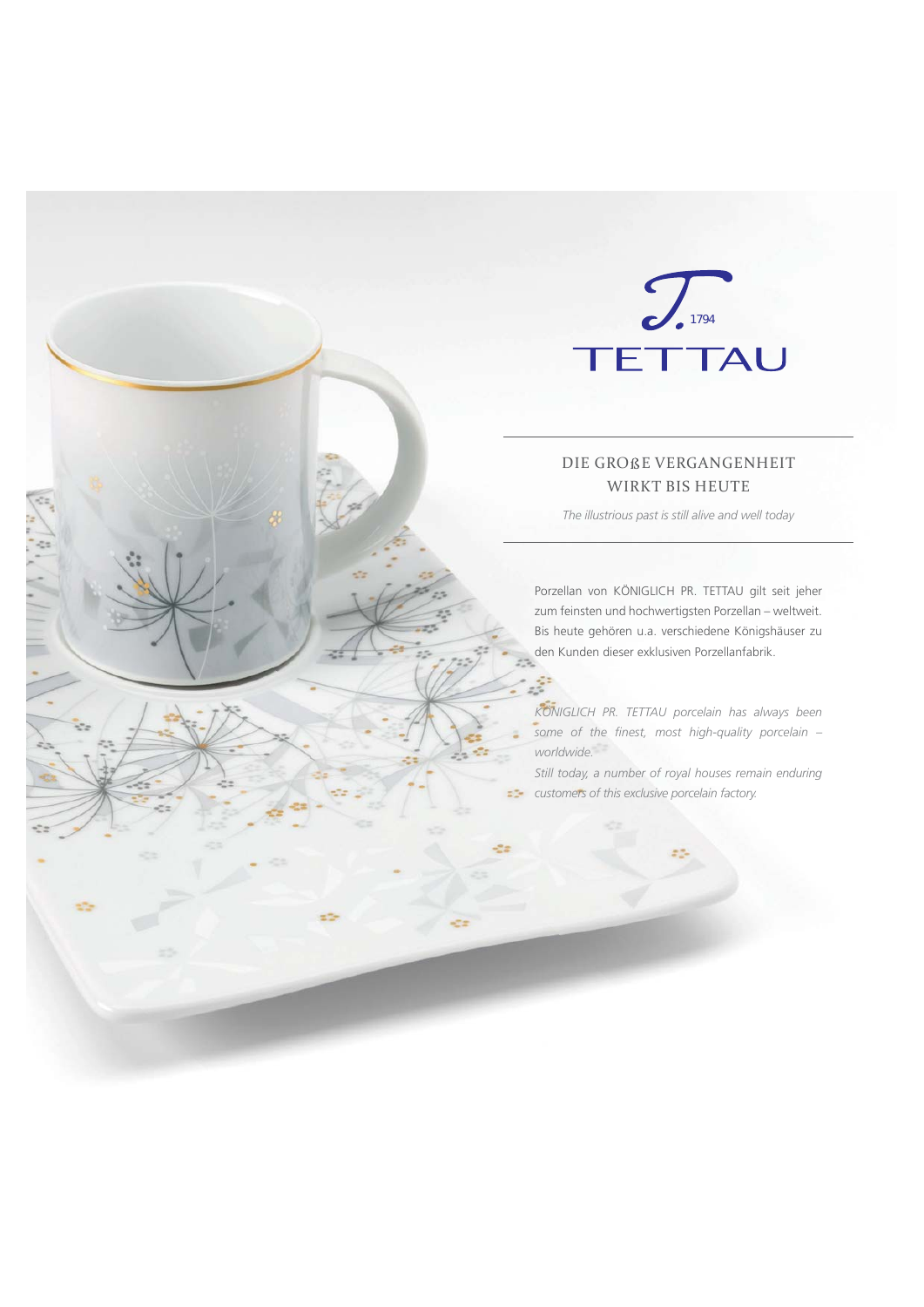

Form follows function …

Dieser Prämisse folgend hat KÖNIGLICH PR. TETTAU ein Tablett-Arrangement entwickelt. Wie »aus einem Guss« erscheint das Arrangement, dass sich in seiner Robustheit dem täglichen Gebrauch stellt und mit einem Potpourri an Dekoren den Alltag verschönert.

#### *Form follows function …*

*KÖNIGLICH PR. TETTAU has developed a tray arrangement based on this premise. Appearing as if it is »seamlessly cast«, the arrangement is durable enough for daily use, yet adds a touch of beauty to everyday life with a plethora of patterns.*



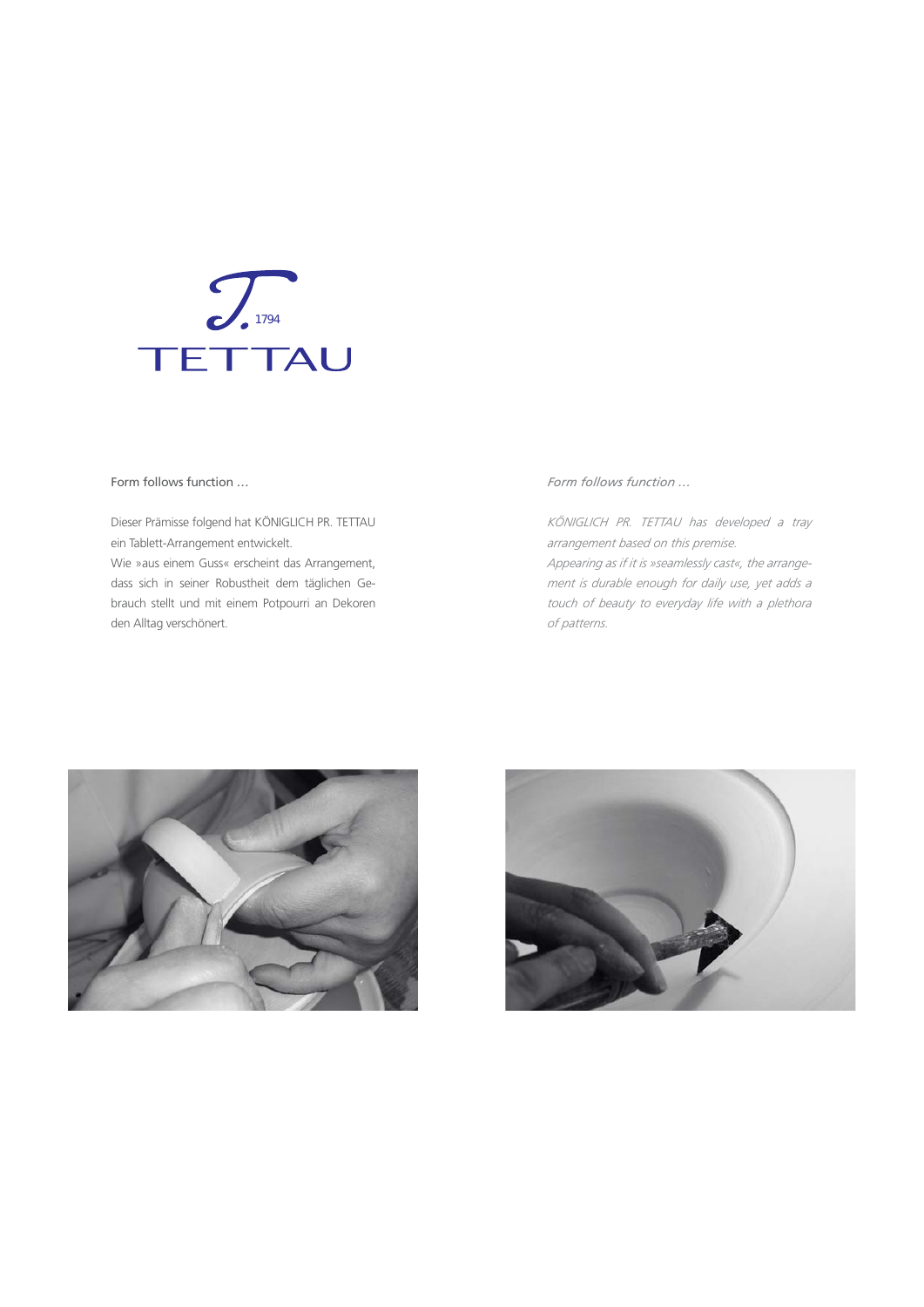# 1794 **TETTAU**

#### DAS TABLETT-ARRANGEMENT FÜR JEDEN TAG

*The everyday tray arrangement*

Ein Stück Kuchen, ein paar Kekse oder eine Praline – und dazu natürlich einen Kaffee! So einfach zwischendurch … Tut der Seele einfach gut.

Sechs völlig unterschiedliche Dekore – sechs völlig unterschiedliche Emotionen. Ein Wohnaccessoire mit täglichem Nutzwert und als außergewöhnliches Lifestyle-Statement.

*A slice of cake, a couple of biscuits or a small chocolate – and naturally a coffee on the side! So simple for in-between ... And it does wonders for the soul.*

*Six completely different patterns – six completely different emotions.*

*A household accessory guaranteed to be useful every day – at the same time as creating an exceptional lifestyle statement.*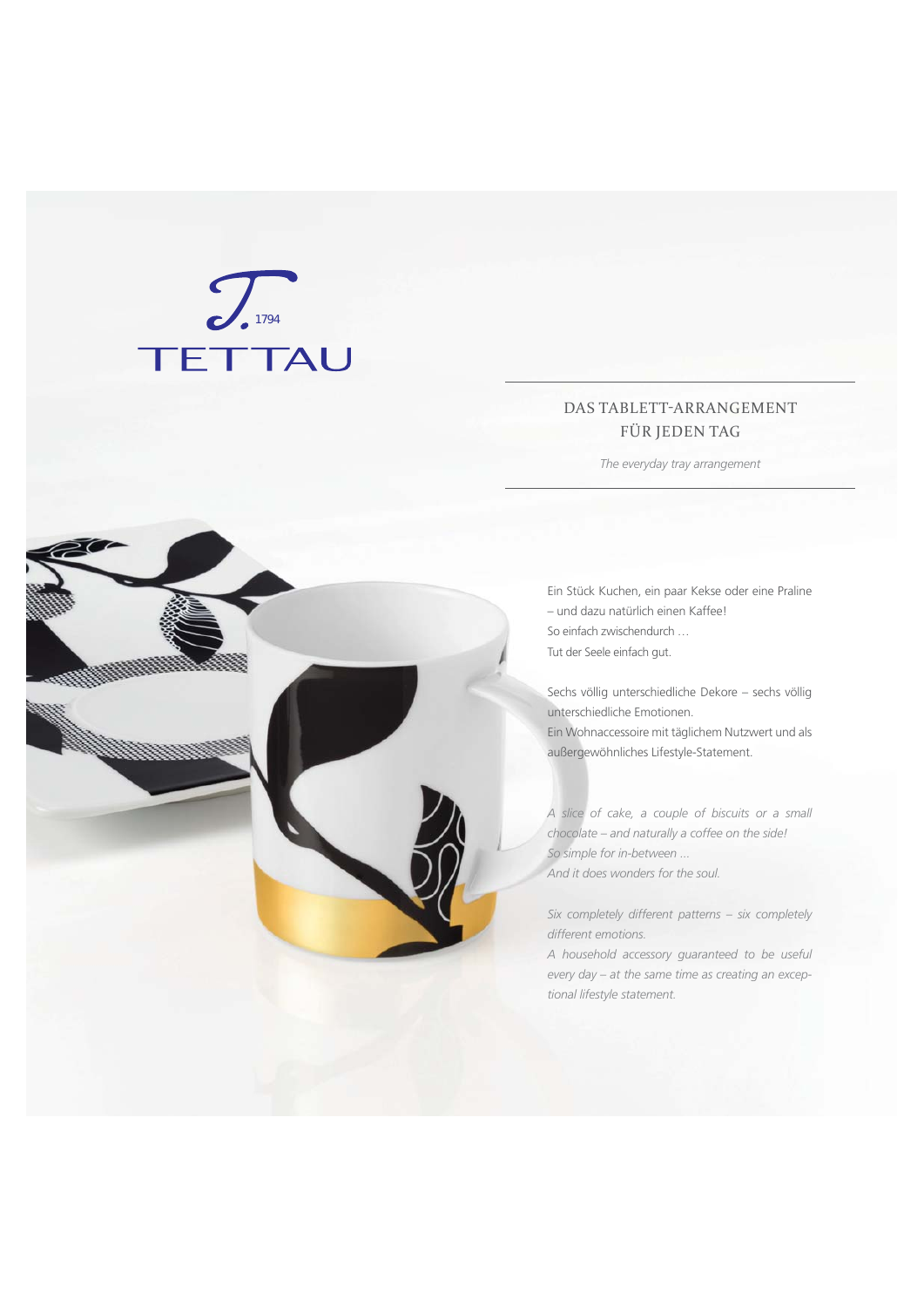## »WILD ORCHID« 4196

Florale Opulenz – zeichnet dieser Dekor und versetzt den Betrachter in ein angedeutetes Pflanzenmeer. Entspannung pur!

*Floral opulence imbues this pattern, transporting the onlooker into an imaginary sea of plants. Pure relaxation!*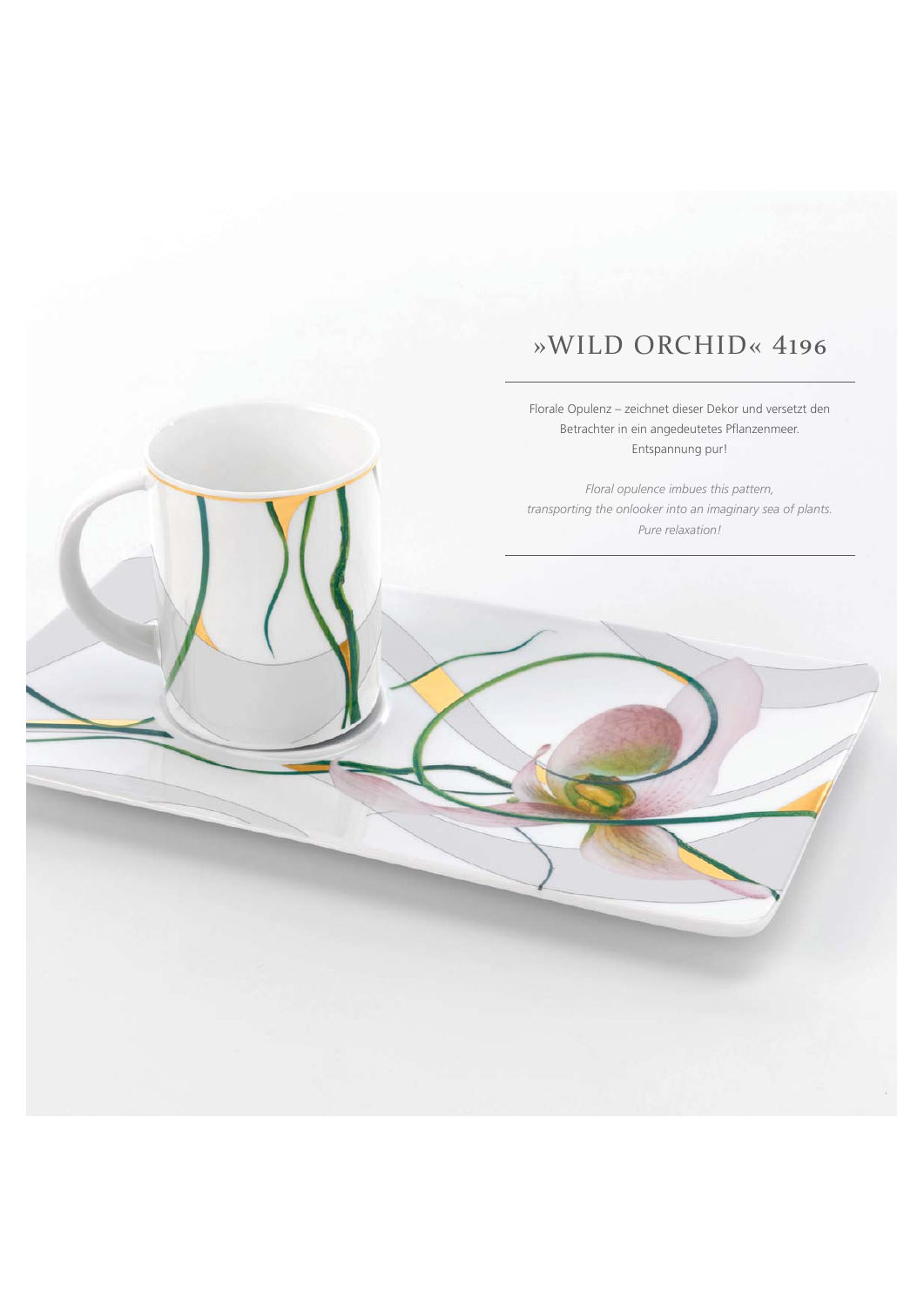### »CONTURA« 4197

Im Verlauf der Linien verliert sich alles … und fügt sich erneut zu einer eigenen Geschichte. So könnte man meinen.

*Everything becomes lost in the flow of the lines ... and comes together again as its own story. Or so it seems.*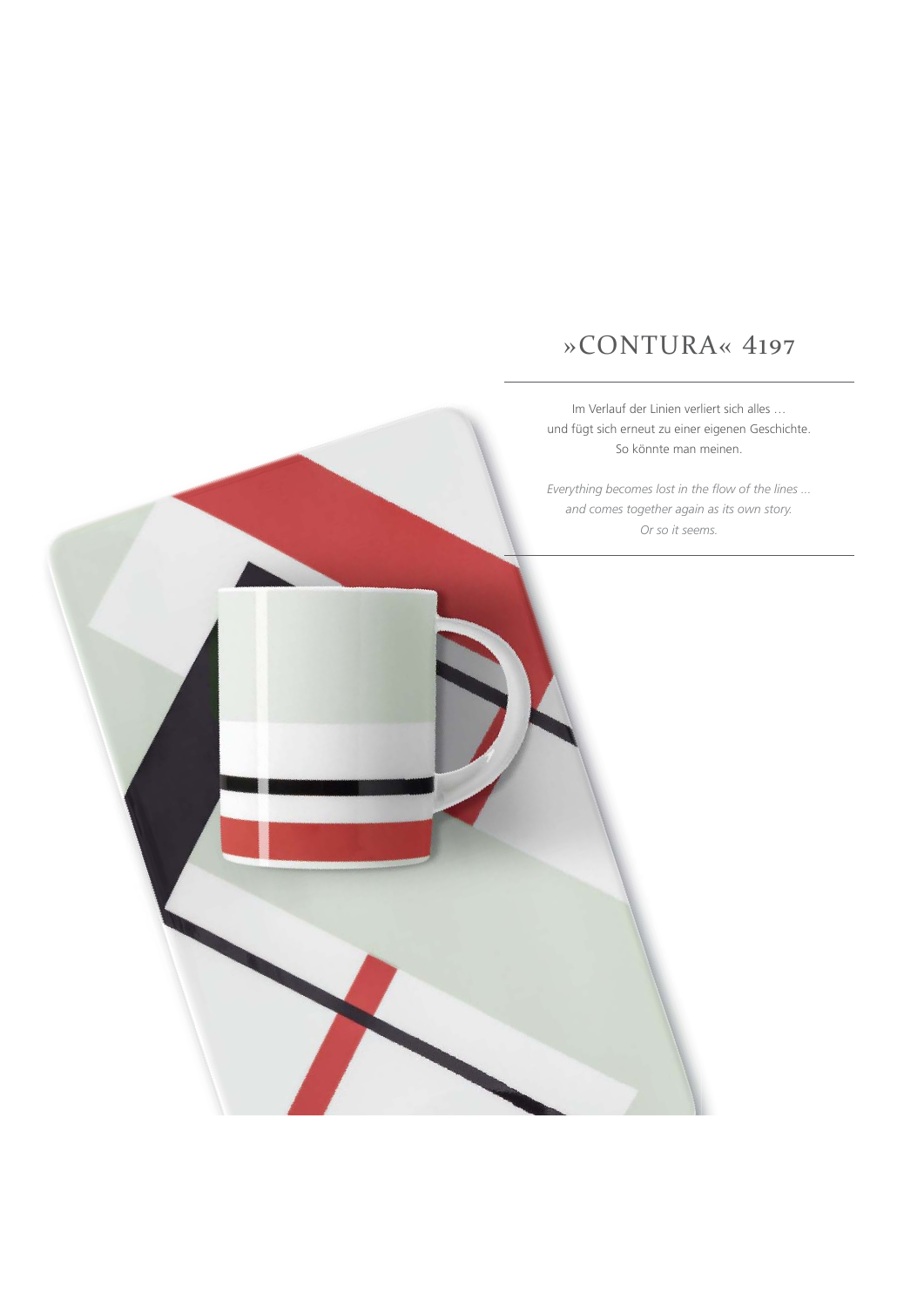# 1794 TETTAU

## »SUMMER BREEZE« 4198

Manchmal ist es nur eine kleine Brise, die große Veränderungen hervorruft. Filigran, scheinbar feinsinnig und äußerst differenziert spiegelt der Dekor das Leben allegorisch wider. Dabei finden sich bei ›Jedem‹ gelegentlich kleine »goldene Momente« …

*Sometimes all that's needed is a gentle breeze to bring about major changes. The pattern allegorically reflects life in a delicate, seemingly subtle and exceptionally differentiated manner. ›Everyone‹ is guaranteed to experience occasional brief »golden moments« ...*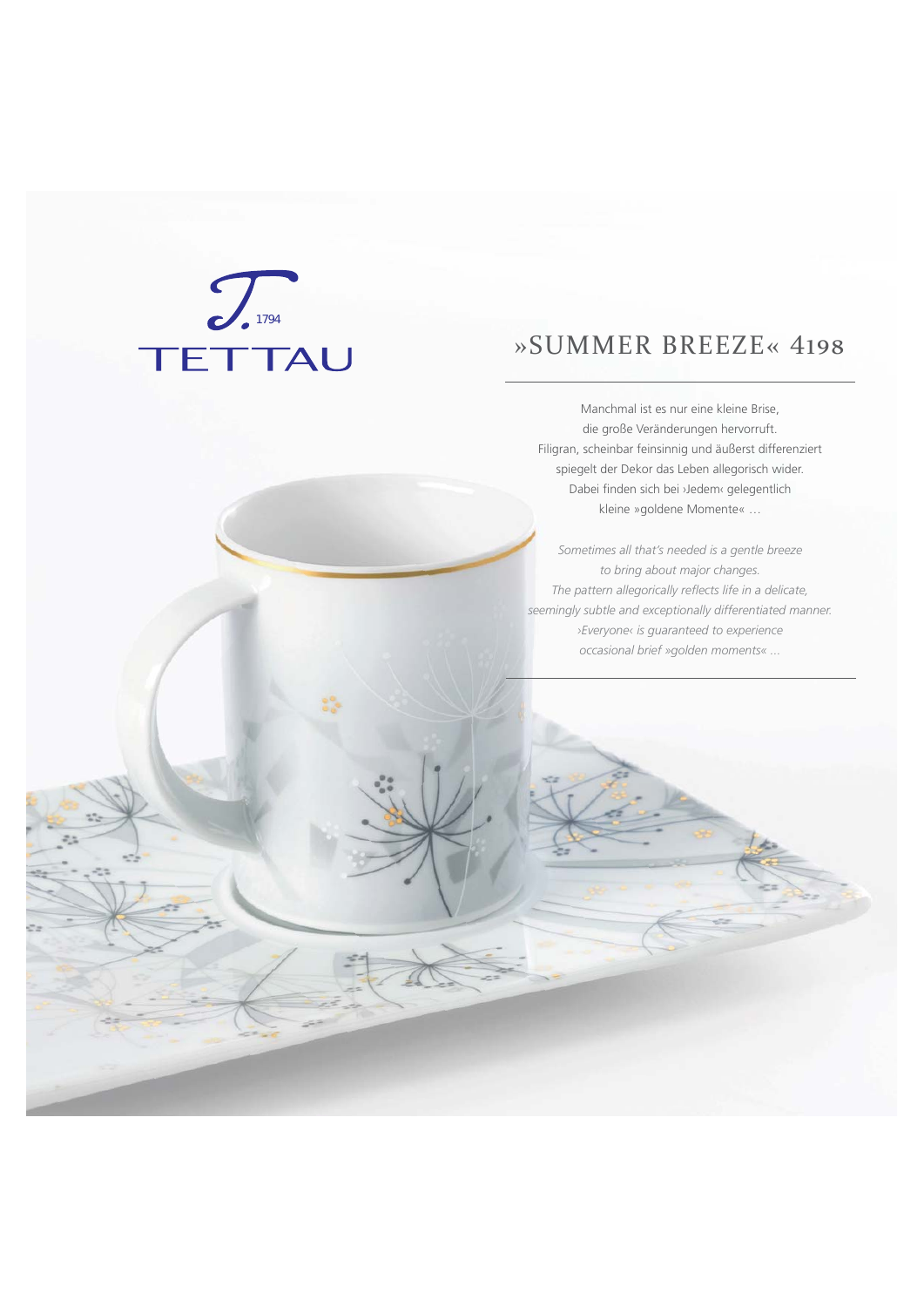#### » GLAMOROUS« 4199

Ein wenig Glamour ist »die Würze« des Lebens. Dabei ist es ›Jedem‹ selbst überlassen, ob er den Glanz oder den Zauber sehen möchte.

*A little glamour is »the spice« of life. However, it is up to each and every individual whether he would like to see the splendour – or the magic.*

**Report Follows**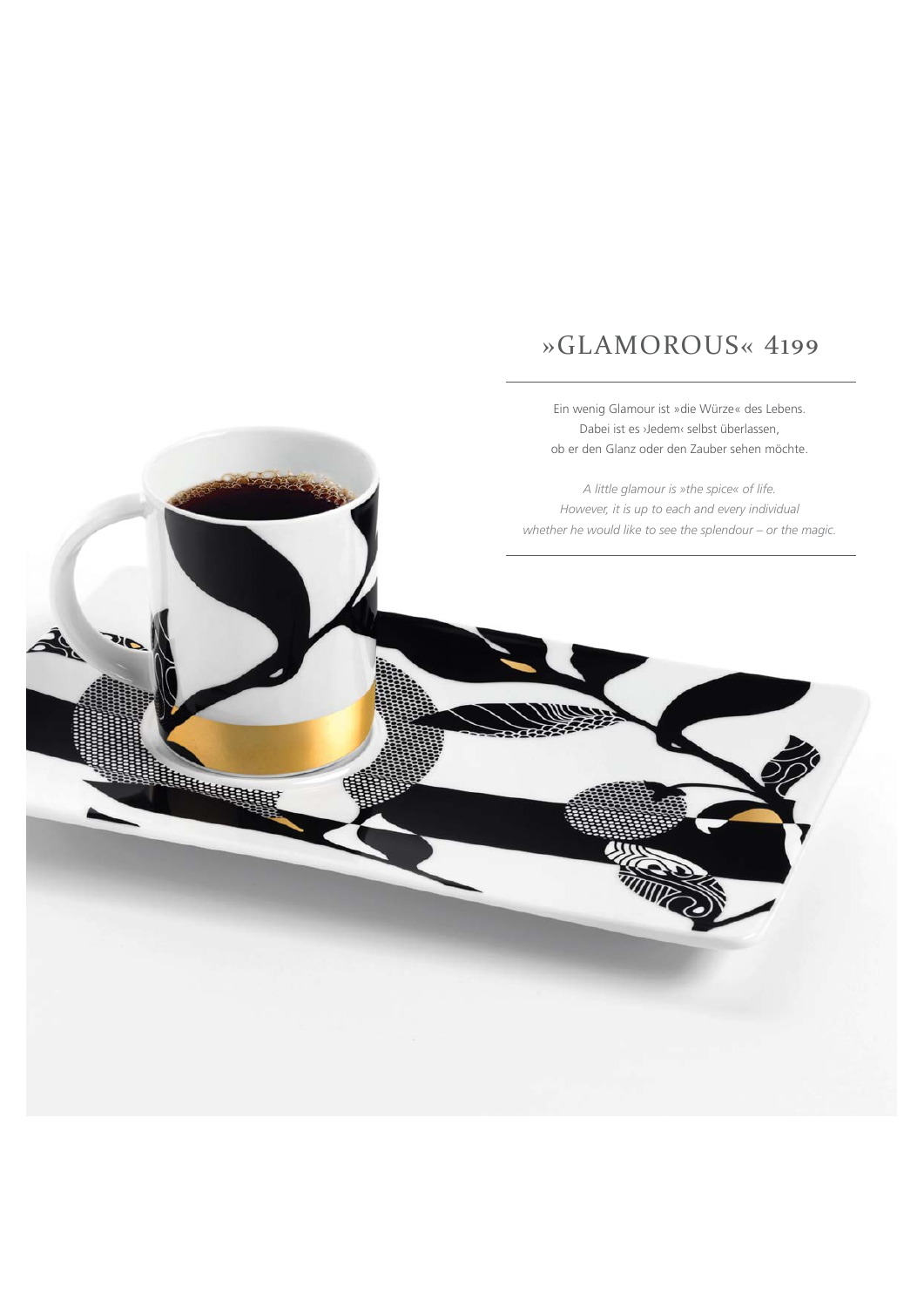### »AREAS« 4200

Künstlerisch gesehen: »Eine Art Vorbild für ein gutes Leben und eine ordentlich gestaltete Welt …«

*Artistically seen: »A type of role model for a good life and an orderly world ...«*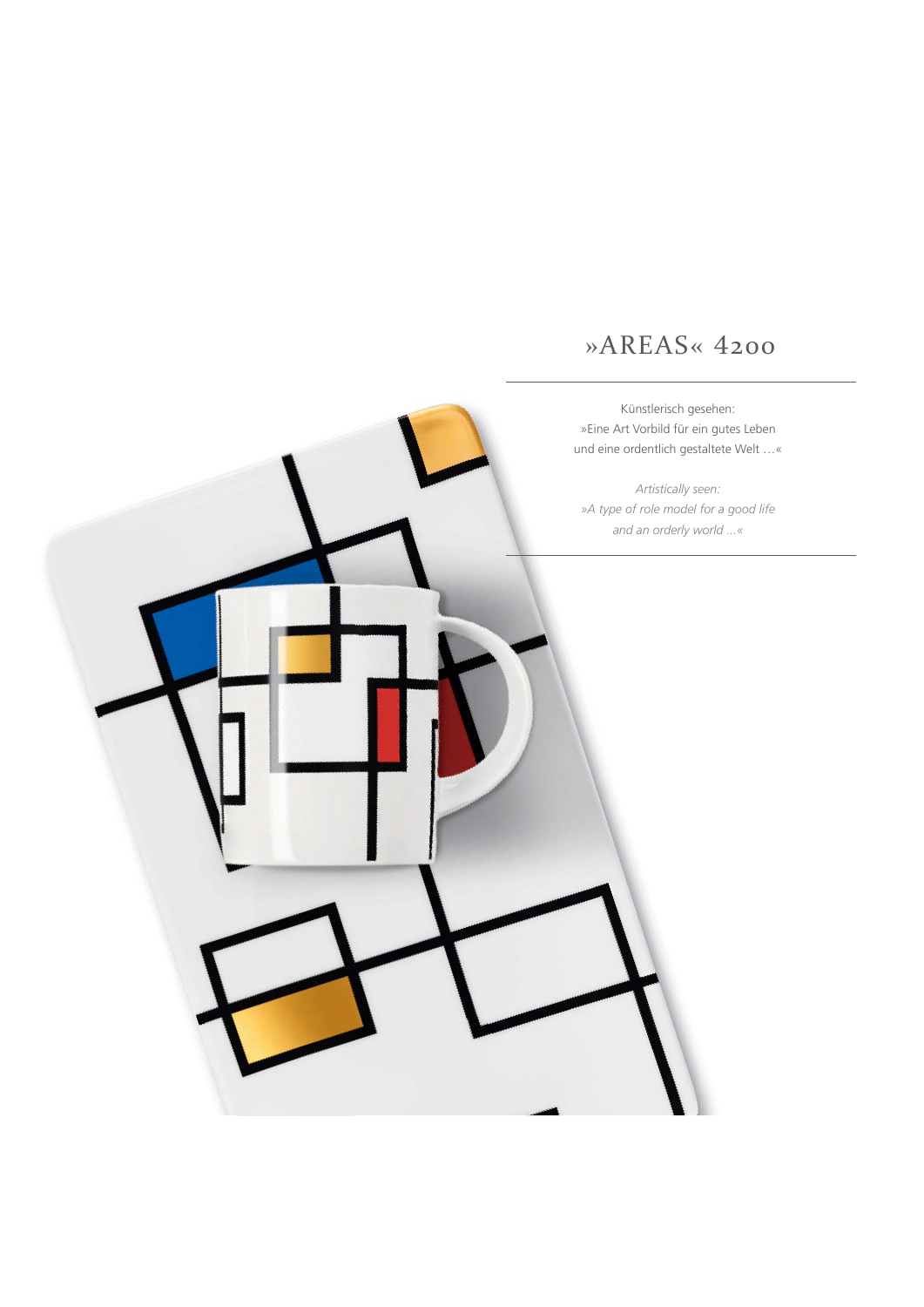# $\sum_{1794}$

### »MYSTERY« 4201

Fast schon geheimnisvoll präsentiert der Dekor Mystery ein farbliches Changieren von verzweigtem Geäst und Blattwerk.

> *The Mystery pattern is almost secretive – a colourful mysterious shimmering of branching boughs and leafy foliage.*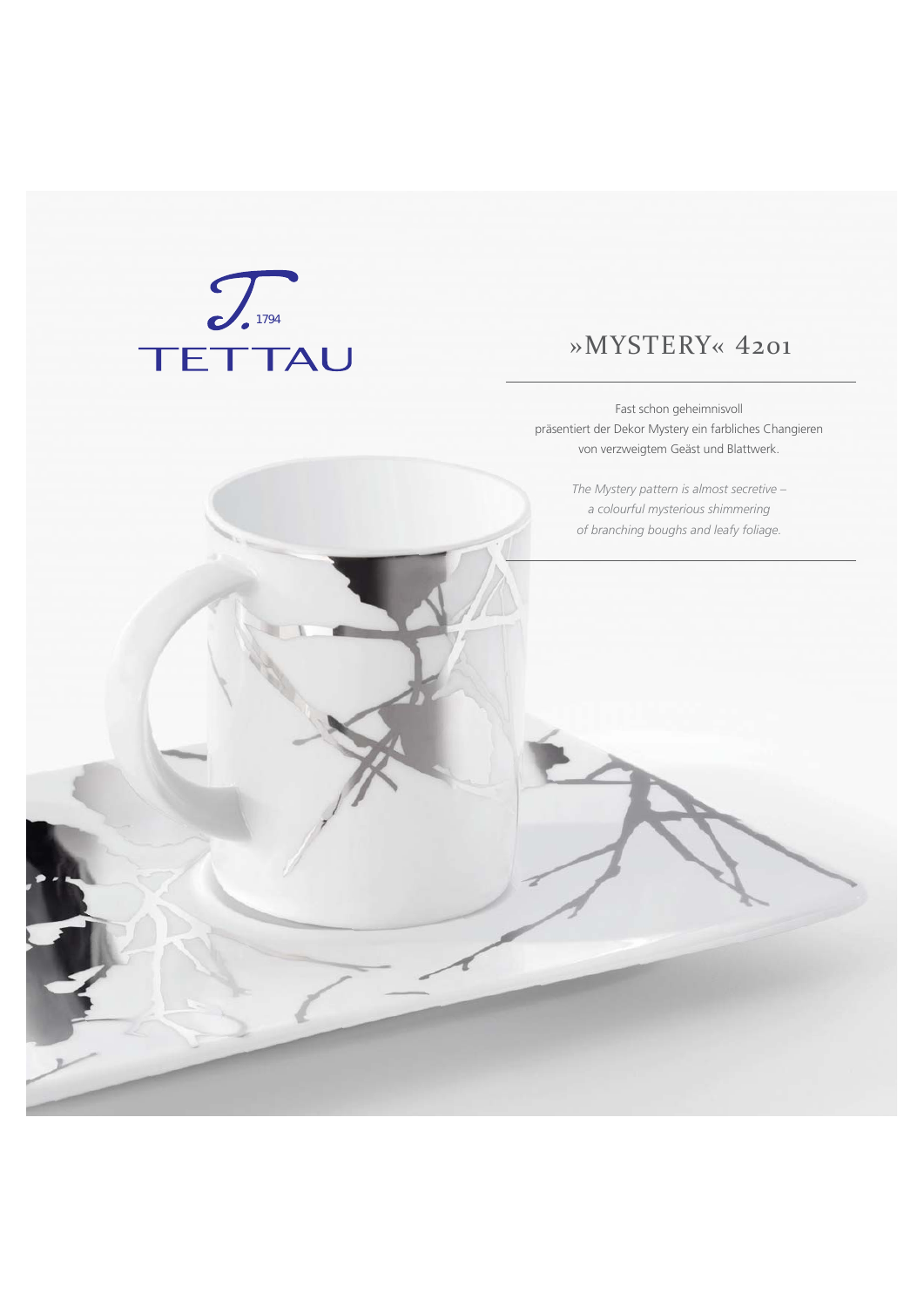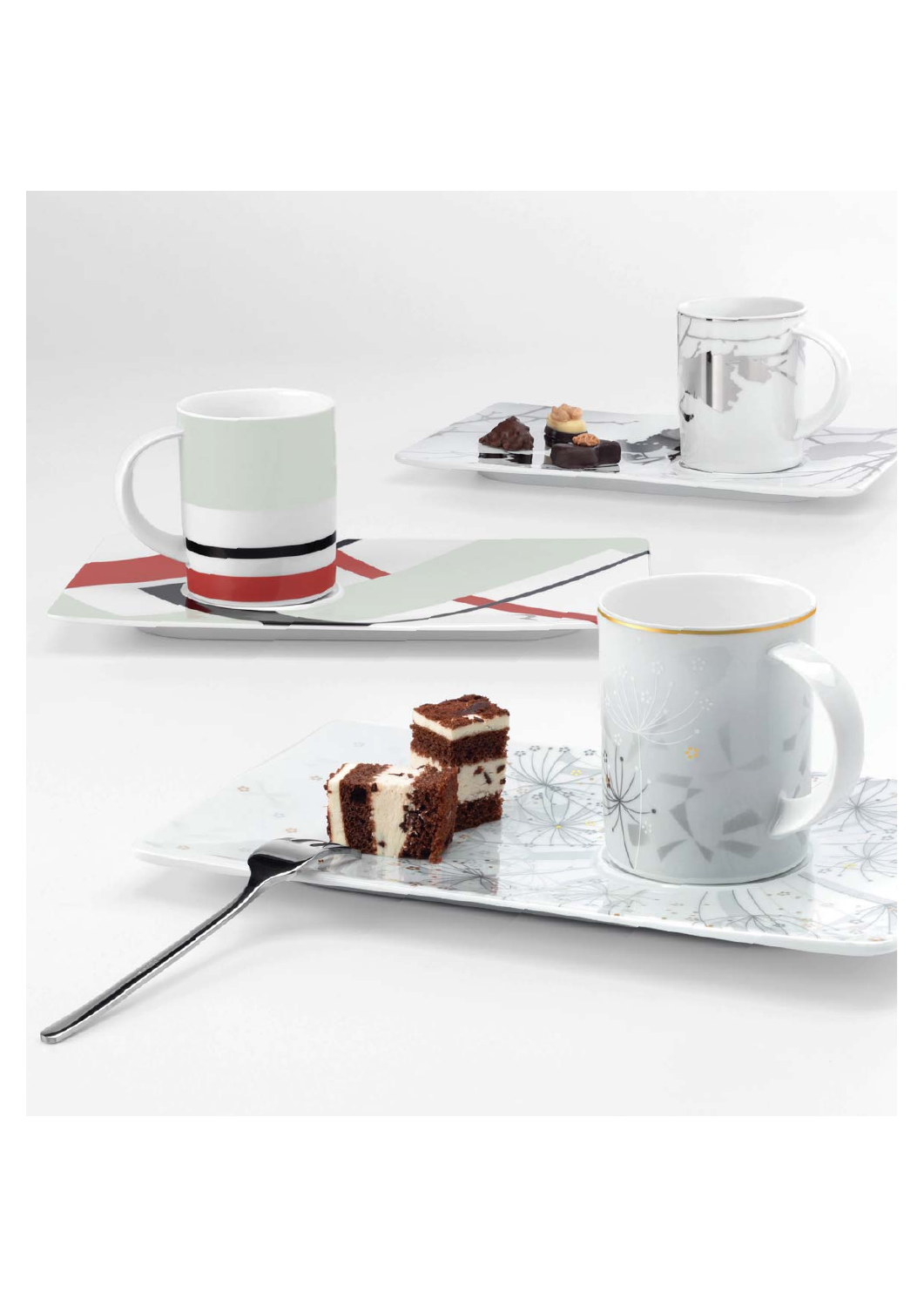

Produktionsbedingt sind alle Angaben zu Größe, Gewicht und Volumen ca.-Angaben. *Due to production conditions all data such as size, weight and volume are approximate ones.*